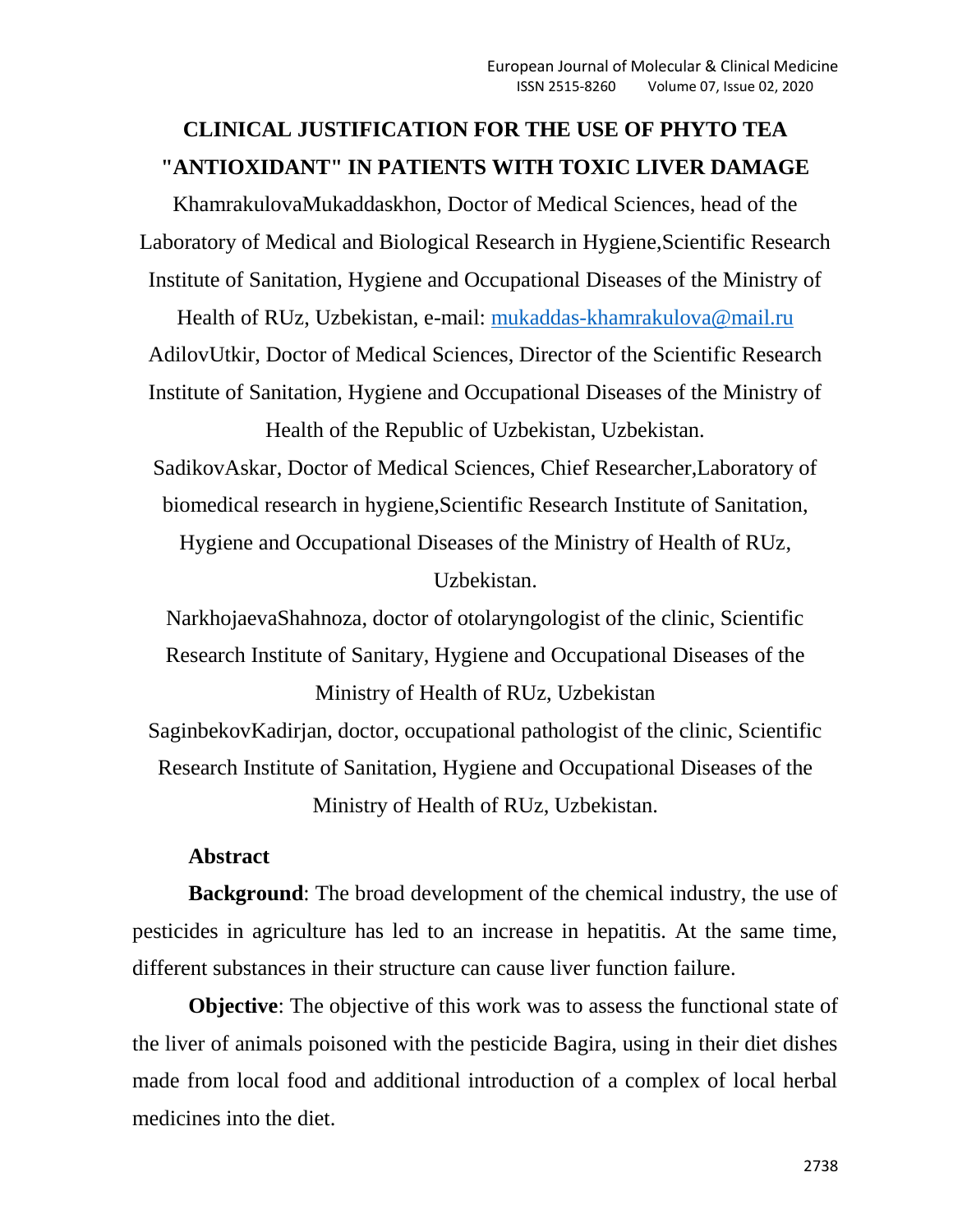**Methods**: The study involved patients with toxic hepatitis who had industrial contact with chemicals. The total number of patients was 80 males, aged 35 to 78 years.

**Results (Findings):** Based on the results of our research, the antioxidant phyto tea helps to eliminate cytolytic, cholestatic, inflammatory syndrome, improve the protein-synthetic function of the liver, improve the functional activity of the liver, remove toxins from the body, maintain the function of organs and systems. It is a natural, safe, powerful antioxidant.

Conclusions: 1) Studies have shown that patients diagnosed with chronic hepatitis have disorders of the functional state of the liver, as well as the gastrointestinal and nervous systems.

2) Change of biochemical indicators indicates a violation of metabolic, proteinsynthetic, biliary, antitoxic functions of the liver: increase of bilirubin fractions, the activity of alanine transferase (ALT), AST, the level of alkaline phosphatase, gamma-glutaminetranspeptidase (GGT) in serum.

3. The use of phyto tea "Antioxidant" in patients with toxic liver damage contributed to the increase of liver functional activity.

**Keywords**: Toxic hepatitis, liver, phyto tea "Antioxidant", patients, biochemical indicators.

#### **Introduction**

Wide development of the chemical industry, the use of pesticides in agriculture led to an increase in hepatitis morbidity. The liver performs metabolic, excretory, hemostatic, antitoxic functions, regardless of the route of entry and the place of poison application in the body [4, p. 80]. In this case, substances of the different structure may cause a disturbance of the functional state of the liver [5, p. 93; 2, p. 36].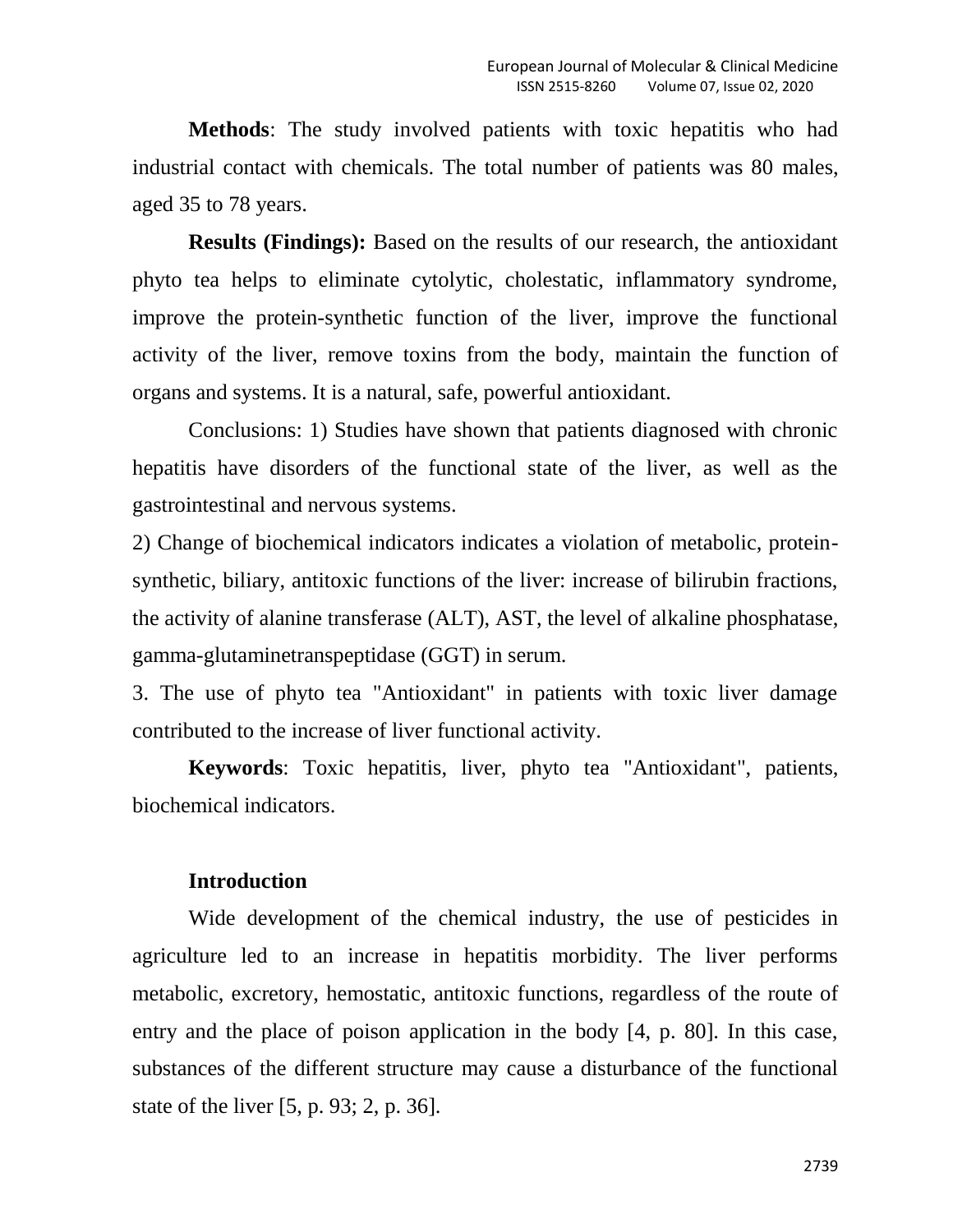The beneficial effect of the gifts of nature on the human body has been proved long ago. The main thing is to be able to find in a green storeroom what is necessary and what positively affects our health [1, p. 35]. Since ancient times, people have tried to find a cure for their illnesses among the plants that surrounded them. Made tinctures of all kinds of roots, flowers, herbs and bark, made potions and boiled potions, which we call phyto tea, to get rid of disease and to be saturated with the power of natural [3, p. 6; 7. p. 52].

The problem of maintaining public health and, above all, the working population is one of the most important tasks of human ecology [1, p. 10; 6. p. 11]. The recommended phyto tea is suitable for the prevention of hepatitis, and also has a very beneficial effect on the general state of the human body. Phyto tea is saturated with strength, promotes the removal of toxins, normalizes the work of all internal organs [7, p. 52; 8. p. 50].

**Purpose of work**. Study of hepatoprotective efficiency and tolerability of phyto tea "Antioxidant" in patients with toxic hepatitis.

**Methods**. Patients with toxic hepatitis who had industrial contact with chemicals participated in the study. The total number of patients was 80 male, aged 35 to 78 years, who were hospitalized in the clinic of the Scientific Research Institute of Sanitation, Hygiene and Occupational Diseases of the Ministry of Health of Uzbekistan, who gave their written informed consent to participate in the research. All patients are divided into two groups. The main group of 50 patients who took only standard treatment in addition to the standard one - "Antioxidant" phyto tea and the control group of 30 patients who took only standard treatment. All patients were on inpatient treatment for 10 days. After the end of inpatient treatment, the main group continued to receive the "Antioxidant" phyto tea in outpatient conditions for 20 days. Patients of the study group received the phyto tea "Antioxidant" inside ½ cup 3 times a day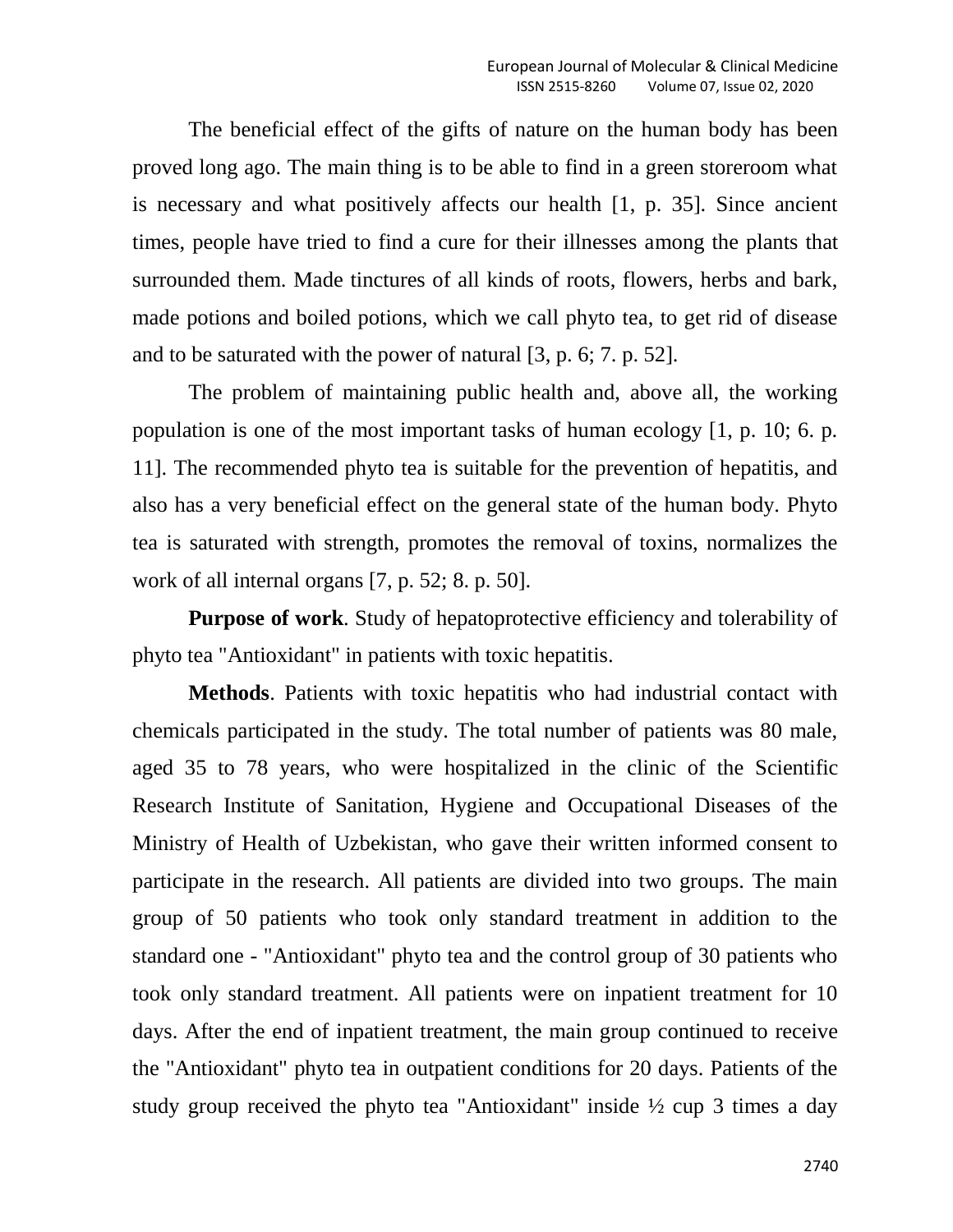with meals. Phyto tea was prepared 1 filter packet was poured on 200 ml of boiling water and insisted for 15 minutes. The duration of the course was 30 days.

The comprehensive examination included - the collection of complaints and anamnesis, the study of blood biochemical parameters: Alaninamin Transferase (ALT), Aspartate Enzyme Transferase (AST), bilirubin, alkaline phosphatase (alkaline phosphatase), gamma-glutamine transpeptidase (GGT), cholesterol, thymol sample, amylase [9, p. 12].

**Results**. Patients were monitored continuously for 30 days, and laboratory tests were determined before and after treatment.

Complaints of pain in the right foothills were made by all patients, bitterness in the mouth, nausea, bloating of the abdomen, constipation or diarrhea disturbed most patients of the study and control groups.

Blood biochemical analysis was used to determine indicators such as Alanine Alanine Transferase (ALT), Aspartate Transferase (AST), bilirubin, alkaline phosphatase (ALP), gamma-glutamine transpeptidase (GGT), cholesterol, thymol sample, amylase. Figures 1 and 2 show the dynamics of serum biochemical indices in patients in the studied group and the control group.

When analyzing the results of the study of liver function in a significant number of patients before treatment, increased levels of total bilirubin, enzymes, ALT, AST, alkaline phosphatase, cholesterol were observed in the study group.

As can be seen from Fig. 1, patients who received the phyto tea "Antioxidant", significantly reduced levels of cholesterol, bilirubin. After 4 weeks of therapy, the activity of AST and ALT decreased significantly and did not differ from that of healthy individuals. The concentration of total bilirubin decreased, the activity of ALT decreased significantly and did not differ from their indicators in the control group.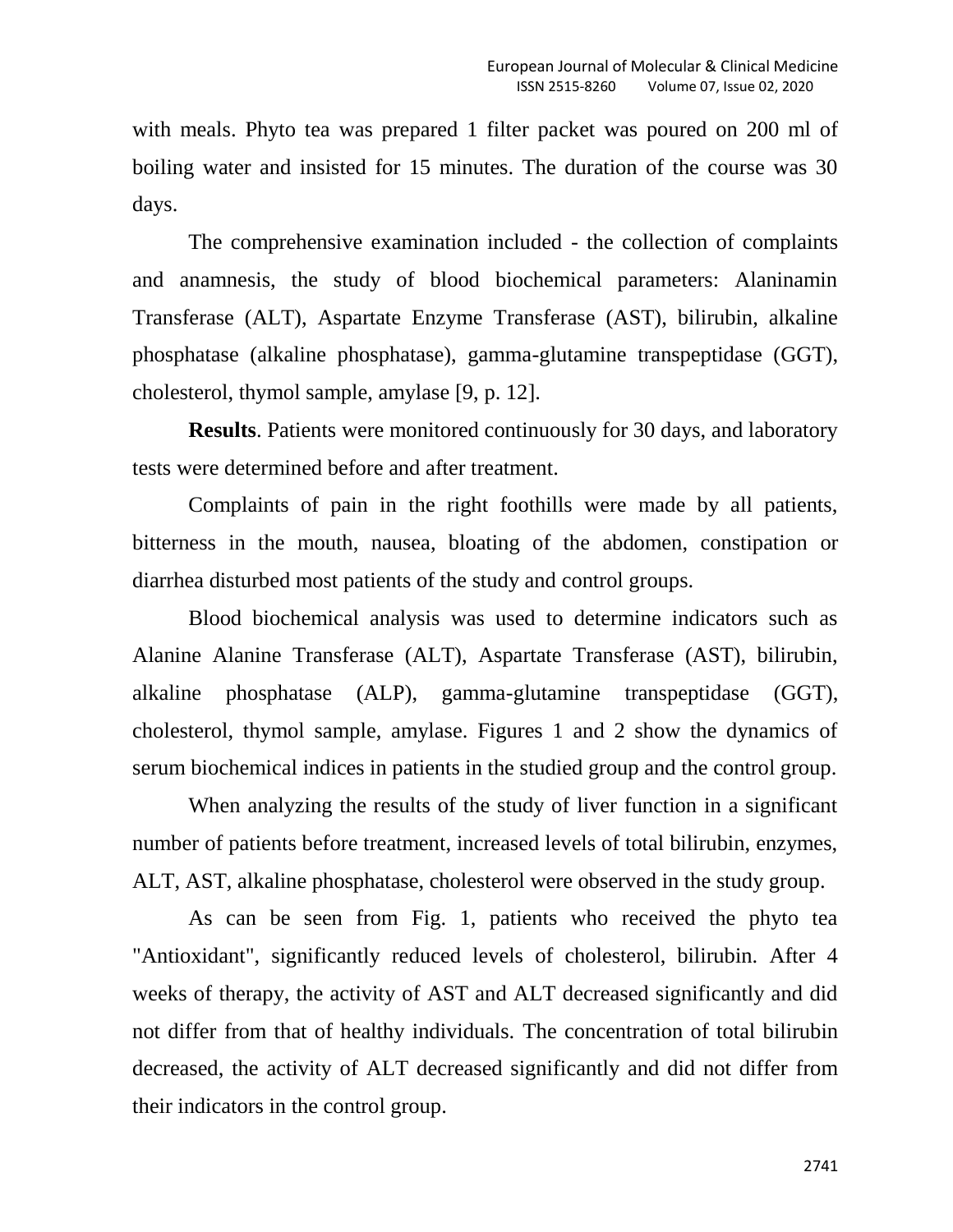#### European Journal of Molecular & Clinical Medicine

ISSN 2515-8260 Volume 07, Issue 02, 2020



Figure 1: Dynamics of serum biochemical indices in patients who received the "Antioxidant" phyto tea (M±m) n=50

As it can be seen from Fig. 1, patients who received dietary supplements had significantly reduced levels of cholesterol, bilirubin and GGT, while in the control group only cholesterol levels were decreased (Fig. 2).

In addition to the positive dynamics of biochemical indicators, all patients in the main group noted an improvement in overall health. After the course of treatment, there was a significant improvement in clinical symptoms of the disease in the form of relief of severity and pain in the right subcostal. The disappearance of nausea, feelings of bitterness and dry mouth, headache, irritability in comparison with the control group was also noted (Fig. 3). After the treatment. Control group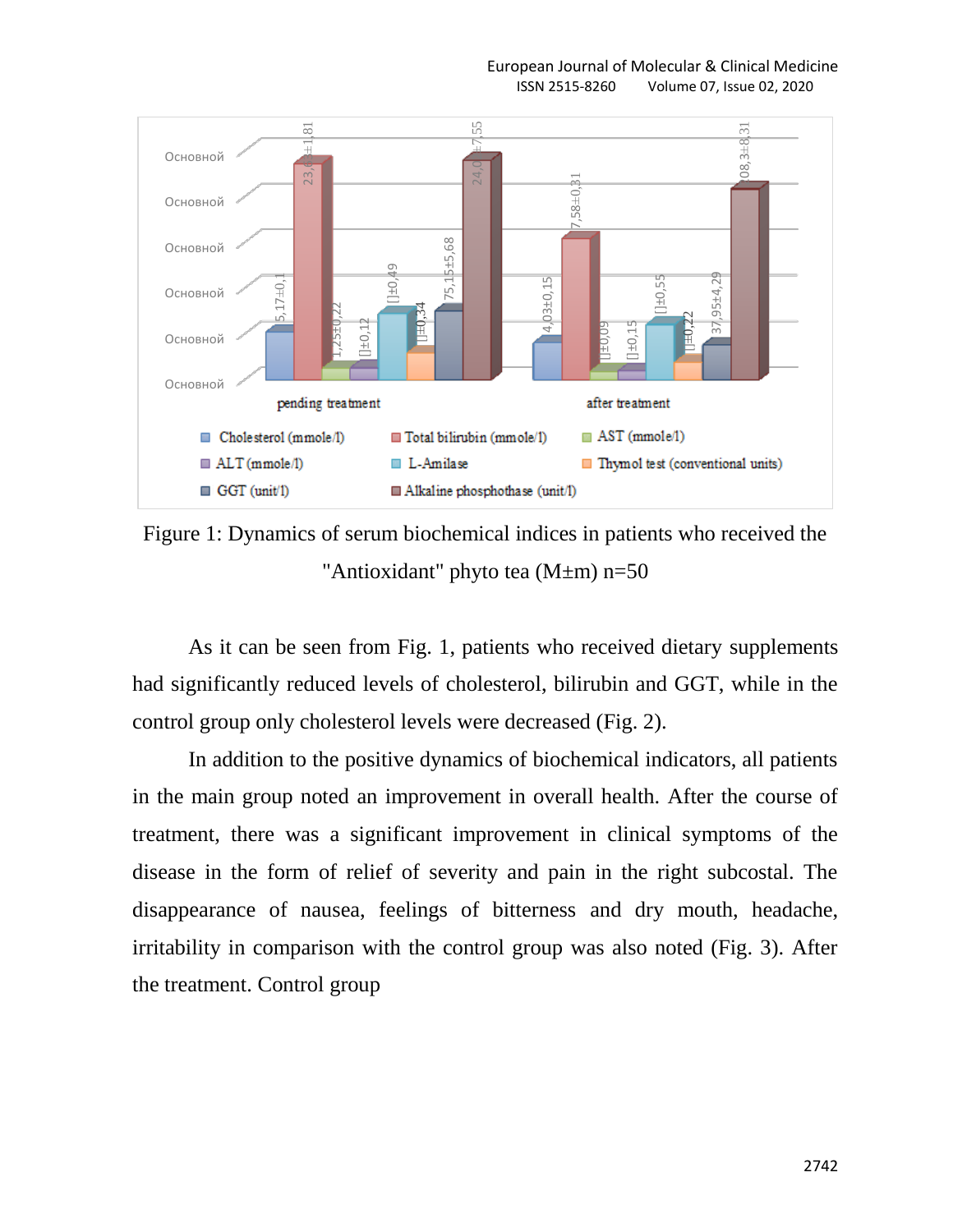European Journal of Molecular & Clinical Medicine

ISSN 2515-8260 Volume 07, Issue 02, 2020



Figure 2: Dynamics of serum biochemical indices in control group patients

 $(M \pm m)$  n = 30



Figure 3: Dynamics of clinical symptoms in patients with toxic hepatitis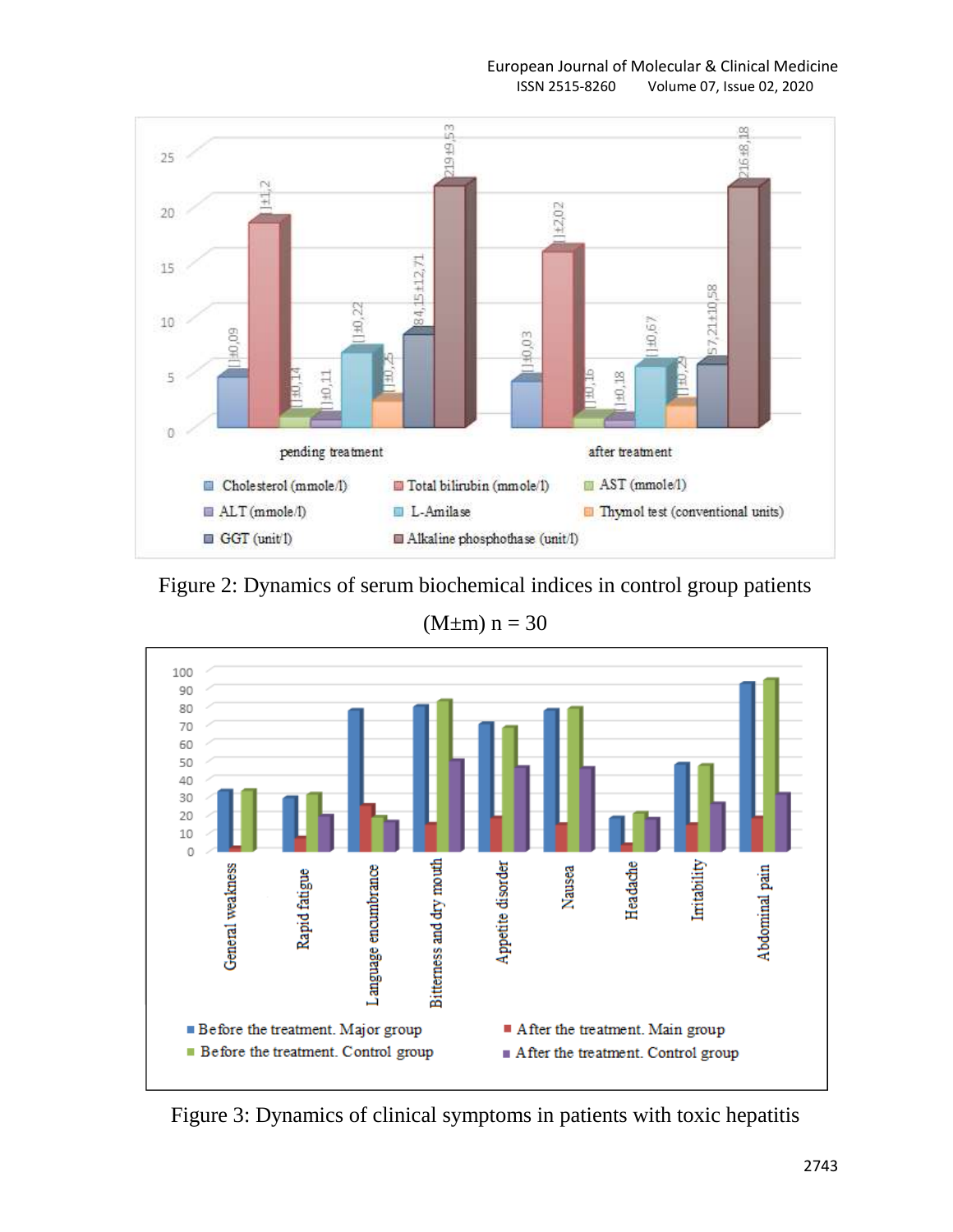The study shows that the treatment of chronic hepatitis with the use of phyto tea "Antioxidant" leads to rapid improvement in the general condition of patients, the disappearance of clinical, objective signs of the disease, normalization of quality of life.

Reception of broth of phyto tea "Antioxidant" by 1/2 cup three times a day for 30 days contributed to the disappearance of abdominal pain, dyspeptic manifestations. An objective indicator of the effectiveness of therapy is the dynamics of the main parameters of the quality of life of the patients under study. At the end of the therapy we use phyto tea. "Antioxidant" at repeated testing, positive dynamics of indicators on all studied scales is established. The level of quality of life indicators in the study group of patients has approached the values obtained from healthy individuals. Portability of phyto tea "Antioxidant" is good, no side effects were observed.

### **Conclusions:**

1. Studies have shown that patients diagnosed with chronic hepatitis have disorders of the functional state of the liver, gastrointestinal and nervous systems.

2. change of biochemical indicators indicates a violation of metabolic, protein-synthetic, biliary, antitoxic functions of the liver: increase of bilirubin fractions, the activity of alanine transferase (ALT), AST, level of alkaline phosphatase, gamma-glutaminetranspeptidase (GGT) in serum.

3. The use of phyto tea "Antioxidant" in patients with toxic liver damage contributed to the increase of liver functional activity.

*Conflict of interest. All authors state that there is no potential conflict of interest that should be disclosed in this article.*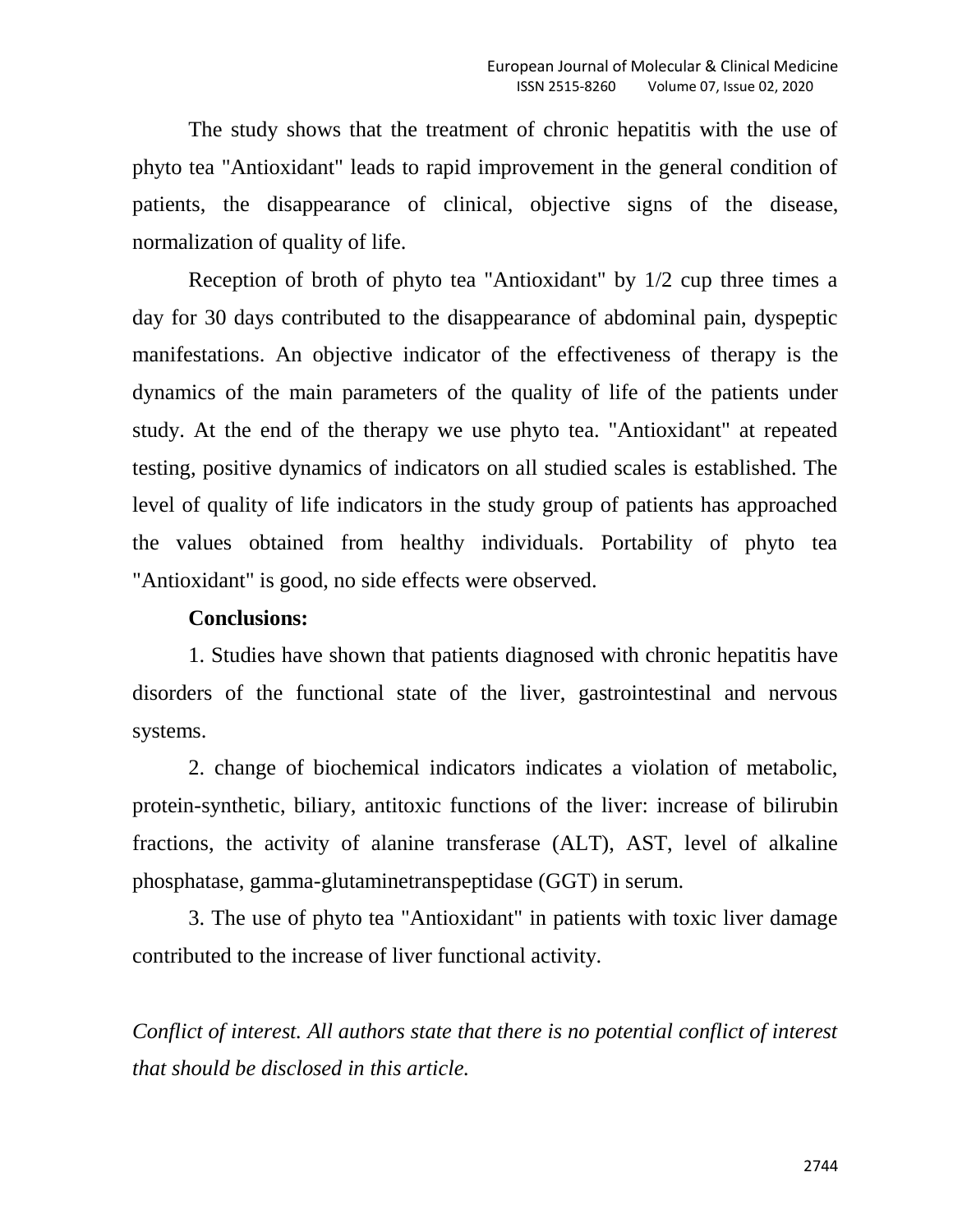### **Reference:**

1. V.I. Boyko, Y.I. Kondrashova, O.V. Boyko, Y.I. Dotsenko, L.I. Aleksashina, A.V. Jurikhin Methods of complex assessment of the immune status of the working population. // Clinical laboratory diagnostics. 2011; (10): 5.

2. Butov V.S., VasenovaV.Yu., Izmerova N.I., Selissky G.D. Skin diseases associated with exposure to pesticides // Russian Journal of Skin and Venereal Diseases. 2011. №6. pp. 36-38.

3. Voitenko N.G., Prokofieva D.S., Goncharov N.V. Diagnostic problems of intoxication with organophosphorus compounds // Toxicological bulletin - 2013.-N 5.-pp.2-6.

4. Hygiene and toxicology of new pesticides // Educational and methodical manual № 101. -Tashkent, 2014. – p.80.

5. Jaldakova Z.I. Sinitsyna O.O. Laws of toxic process development depending on stages of disorganization and adaptation // Sanitary and hygiene. 5 Vol. 93. 2014. - pp. 112-116.

6. Zolotnikova G.P., Rakitskiy V.N., Ryazanova R.A. Health monitoring of workers at the combined influence of pesticides and physical factors. Bryansk,  $2000. -p.11$ .

7. Ivanov V.P., Pistunovich E.V., Korolev V.A. Pesticides as an ecological factor and their influence on metabolic processes of cereal crops// Problems of regional ecology. 2009. № 4. pp. 52-56.

8. Ivanova E.A., Gravel I.V. Quality requirements of foreign pharmacopoeiamedicinal plant raw materials by pesticide content // Pharmacy,  $2010. - N<sub>2</sub>7. - pp.50-53.$ 

9. Khamrakulova M.A., Sadikov A.U. "Evaluation of some regularities of reactions organisms working with pesticides in cotton growing, early diagnosis,